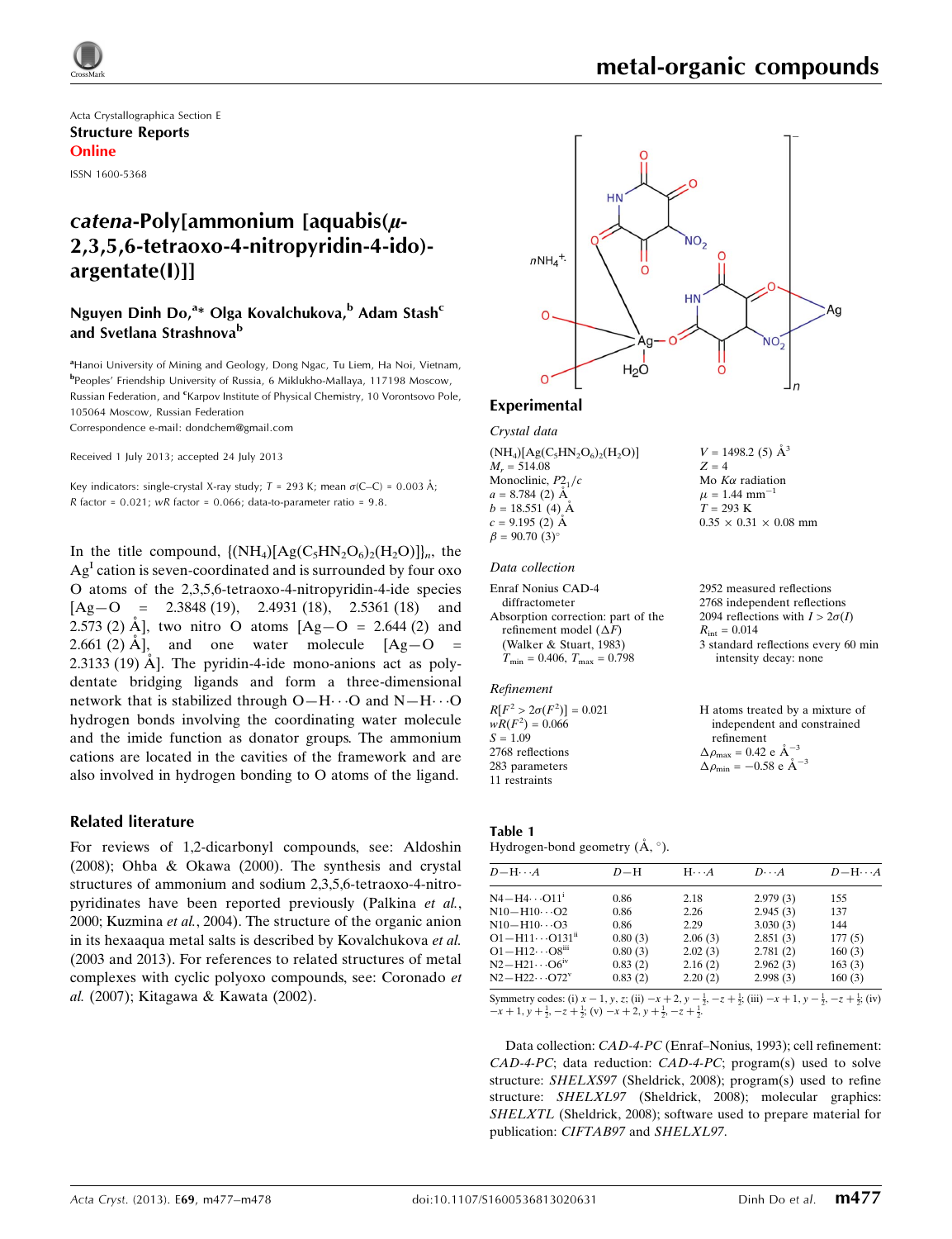This research was supported by the Russian Foundation for Basic Research (grant 13–03–00079).

Supplementary data and figures for this paper are available from the IUCr electronic archives (Reference: PJ2004).

#### References

- [Aldoshin, S. M. \(2008\).](https://scripts.iucr.org/cgi-bin/cr.cgi?rm=pdfbb&cnor=pj2004&bbid=BB1) Russ. Chem. Bull., 4, 718–735.
- Coronado, E., Curreli, S., Giménez-Saiz, C., Gómez-García, C. J., Deplano, P., [Mercuri, M. L., Serpe, A., Pilia, L., Faulmann, C. & Canadell, E. \(2007\).](https://scripts.iucr.org/cgi-bin/cr.cgi?rm=pdfbb&cnor=pj2004&bbid=BB2) [Inorg. Chem.](https://scripts.iucr.org/cgi-bin/cr.cgi?rm=pdfbb&cnor=pj2004&bbid=BB2) 46, 4446–4457.
- Enraf–Nonius (1993). CAD-4-PC Software[. Enraf–Nonius, Delft, The Nether](https://scripts.iucr.org/cgi-bin/cr.cgi?rm=pdfbb&cnor=pj2004&bbid=BB3)[lands.](https://scripts.iucr.org/cgi-bin/cr.cgi?rm=pdfbb&cnor=pj2004&bbid=BB3)
- [Kitagawa, S. & Kawata, S. \(2002\).](https://scripts.iucr.org/cgi-bin/cr.cgi?rm=pdfbb&cnor=pj2004&bbid=BB4) Coord. Chem. Rev. 224, 11–34.
- [Kovalchukova, O. V., Kuzmina, N. E., Palkina, K. K., Strashnova, S. B. &](https://scripts.iucr.org/cgi-bin/cr.cgi?rm=pdfbb&cnor=pj2004&bbid=BB5) Zaitsev, B. E. (2003). [Russ. J. Inorg. Chem.](https://scripts.iucr.org/cgi-bin/cr.cgi?rm=pdfbb&cnor=pj2004&bbid=BB5) 2, 194–198.
- [Kovalchukova, O. V., Stash, A. I., Dinh Do, N., Strashnova, S. B. & Belskii,](https://scripts.iucr.org/cgi-bin/cr.cgi?rm=pdfbb&cnor=pj2004&bbid=BB6) V. K. (2013). [Russ. J. Coord. Chem.](https://scripts.iucr.org/cgi-bin/cr.cgi?rm=pdfbb&cnor=pj2004&bbid=BB6) 39, 234–238.
- [Kuzmina, N. E., Palkina, K. K., Kovalchukova, O. V., Zaitsev, B. E.,](https://scripts.iucr.org/cgi-bin/cr.cgi?rm=pdfbb&cnor=pj2004&bbid=BB7) [Strashnova, S. B. & Isaeva, N. Yu. \(2004\).](https://scripts.iucr.org/cgi-bin/cr.cgi?rm=pdfbb&cnor=pj2004&bbid=BB7) Crystallogr. Rep. 49, 758–762.
- [Ohba, M. & Okawa, H. \(2000\).](https://scripts.iucr.org/cgi-bin/cr.cgi?rm=pdfbb&cnor=pj2004&bbid=BB8) Coord. Chem. Rev. 198, 313–328.
- [Palkina, K. K., Kuzmina, N. E., Kovalchukova, O. V., Strashnova, S. B. &](https://scripts.iucr.org/cgi-bin/cr.cgi?rm=pdfbb&cnor=pj2004&bbid=BB9) Zaitsev, B. E. (2000). [Dokl. Russ. Akad. Nauk](https://scripts.iucr.org/cgi-bin/cr.cgi?rm=pdfbb&cnor=pj2004&bbid=BB9), 370, 361–365.
- [Sheldrick, G. M. \(2008\).](https://scripts.iucr.org/cgi-bin/cr.cgi?rm=pdfbb&cnor=pj2004&bbid=BB10) Acta Cryst. A64, 112–122.
- [Walker, N. & Stuart, D. \(1983\).](https://scripts.iucr.org/cgi-bin/cr.cgi?rm=pdfbb&cnor=pj2004&bbid=BB11) Acta Cryst. A39, 158–166.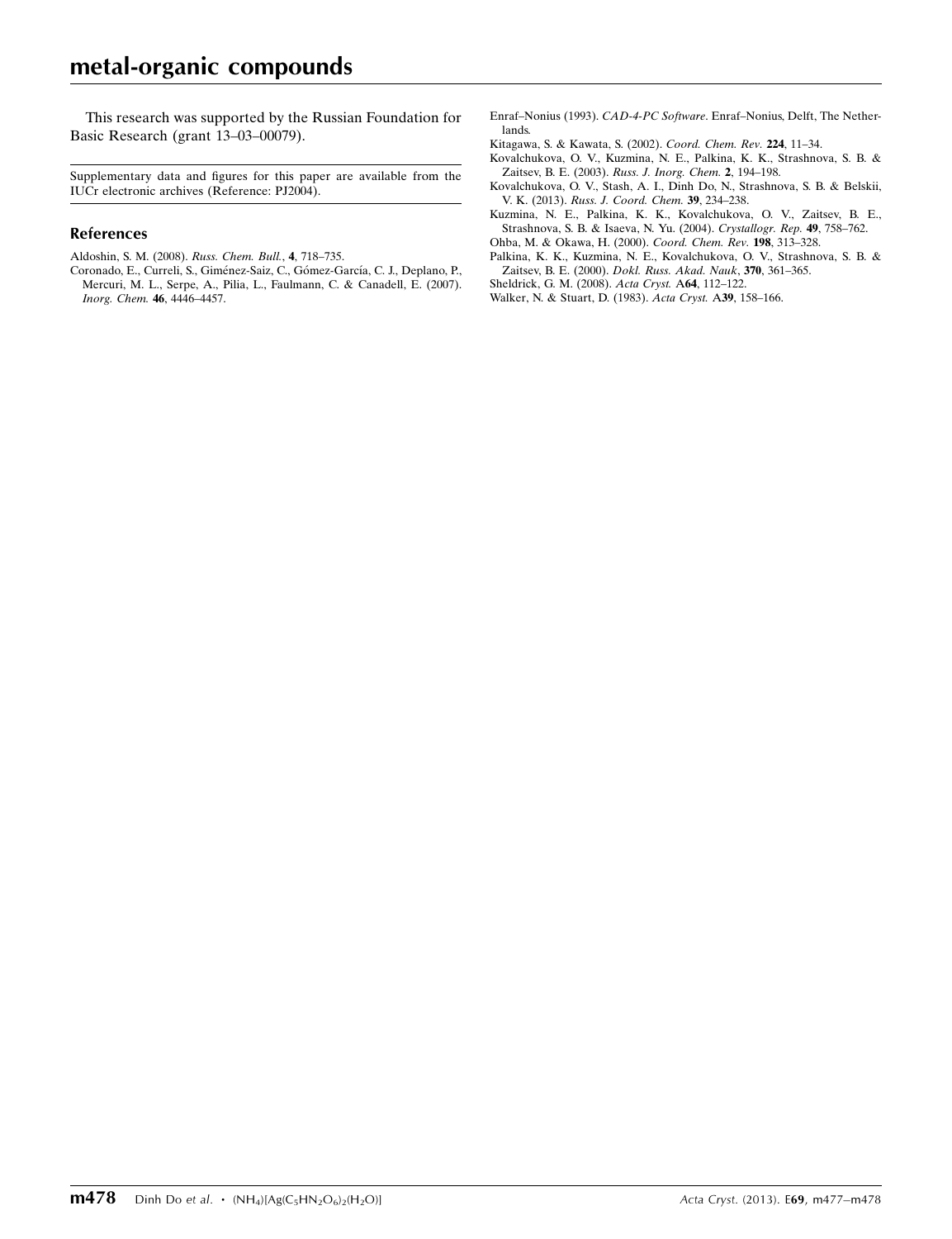# **supporting information**

*Acta Cryst.* (2013). E**69**, m477–m478 [doi:10.1107/S1600536813020631]

# *catena***-Poly[ammonium [aquabis(***µ***-2,3,5,6-tetraoxo-4-nitropyridin-4 ido)argentate(I)]]**

## **Nguyen Dinh Do, Olga Kovalchukova, Adam Stash and Svetlana Strashnova**

#### **S1. Comment**

1,2-dicarbonyl compounds attract great interest because of the features of their structure and high reactivity. One of the simplest representatives of them is oxalic acid. As described by S. Aldoshin (Aldoshin, 2008), bimetallic coordination polymers based on oxalate and thiooxalate bridging ligands possess different types of magnetic activity and can intercalate complex organic molecules and ions. These have been extensively used as building units in supramolecular coordination systems (Ohba & Okawa, 2000). The replacement of oxalate anions by other 1,2-dicarbonyl cyclic compounds may be of interest from the synthetic and practical point of view. As an example (Coronado *et al.* 2007), the paramagnetic and chiral anion  $[Fe(C_5O_5)_3]^3$  has been combined with the organic donor BEDT-TTF DET (bis(ethylenedithio)tetrathiafulvalene) to synthesize a novel paramagnetic semiconductor with the first chirality-induced *α*-phase, *α*-(BEDT-TTF)5[Fe(C5O5)3].5H2O, and one of the few known paramagnetic molecular metals, *β*-(BEDT-TTF)5[Fe( $C_5O_5$ )<sub>3</sub>]. $C_6H_5CN$ . The variety of coordination modes, some geometric characteristics as well as electrical, magnetic and other properties of coordinate compounds of dibenzoquinone-1,4 derivatives of a general formula  $H_2C_6O_4X_2$ are summarised by S. Kitagawa and S. Kawata (Kitagawa & Kawata, 2002). The present paper deals with the crystal structure determination of ammonium-silver 2,3,5,6-tetraoxo-4-nitropyridinate monohydrate (NH4)  $[Ag(C,HN, O_6)_{\ell}(H_2O)]$ . The molecular structure of the above substance consists of Ag(I) and ammonium cations, two crystallographically unequivalent 2,3,5,6-tetraoxo-4-nitropyridinate mono anions, and one coordinated water molecule. Each of the Ag(I) cation displays sevenfold coordination by O2, O5, O8, and O11 of the keto-groups of the organic species. The Ag—O distances are 2.3848 (19); 2.4931 (18); 2.5361 (18); and 2.573 (2) Å. Two coordinate bonds involve the O atoms of the nitro-group of the organic anion  $(2.644 (2)$  and  $2.661 (2)$  Å). The shortest distance in the coordination sphere of Ag(I) involves the coordinated water molecule (2.3133 (19) Å). The 2,3,5,6-tetraoxo-4-nitropyridinate anions act as polydentate bridging ligands. This coordination mode leads to formation of polymer chains. The coordination does not change significantly the C—O distances of the ligand comparing with its ammonium and sodium salts (Palkina *et al.*, 2000; Kuzmina *et al.*, 2004). The corresponding bond lengths are in the range 1.224 (3) to 1.220 (3) Å for the nitrodiketone fragment, and 1.210 (4) to 1.215 (4) Å for the amide fragment. These two fragments of the organic mono anion are connected by an almost single C—C bonds (C2—C3 length is 1.531 (4), and C5—C6 length is 1.544 (4) Å). The ammonium cation has the outer sphere character, and forms bridging H-bonds with the O atoms of the organic anions linking the polymer chains into three-dimensional structure. The H atoms of the coordinated water molecules are also involved into the H-bonding.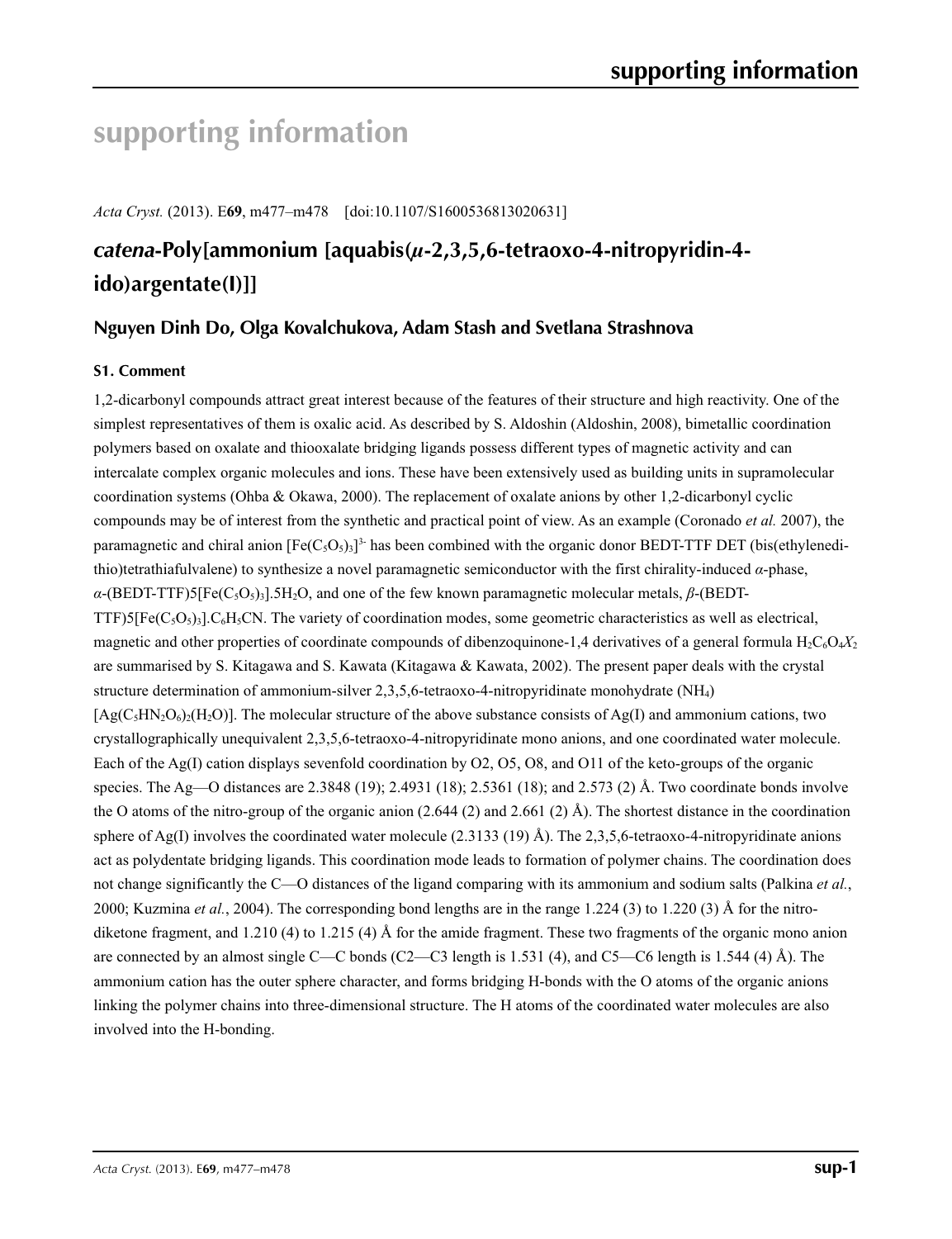## **S2. Experimental**

Single crystals of  $C_{10}H_8AgN_5O_{13}$  were grown by the slow evaporation of the ethanol solution of the 1-to-1 molar mixture of silver nitrate and ammonium 2,3,5,6-tetraoxo-4-nitropyridinate.

#### **S3. Refinement**

The structure of of  $(NH_4)[Ag(C_5HN_2O_6)_2(H_2O)]$  was solved by direct method and all non-hydrogen atoms were located and refined in anisotropically. All the hydrogen atoms were located in difference electron density syntheses and their positions refined subject to chemically reasonable restraints.



## **Figure 1**

ORTEP view of  $(NH4)[Ag(C_5HN_2O_6)_2(H_2O)]$  with atom labeling scheme (displacement ellipsoids are drawn at the 50% probability level for non-hydrogen atoms).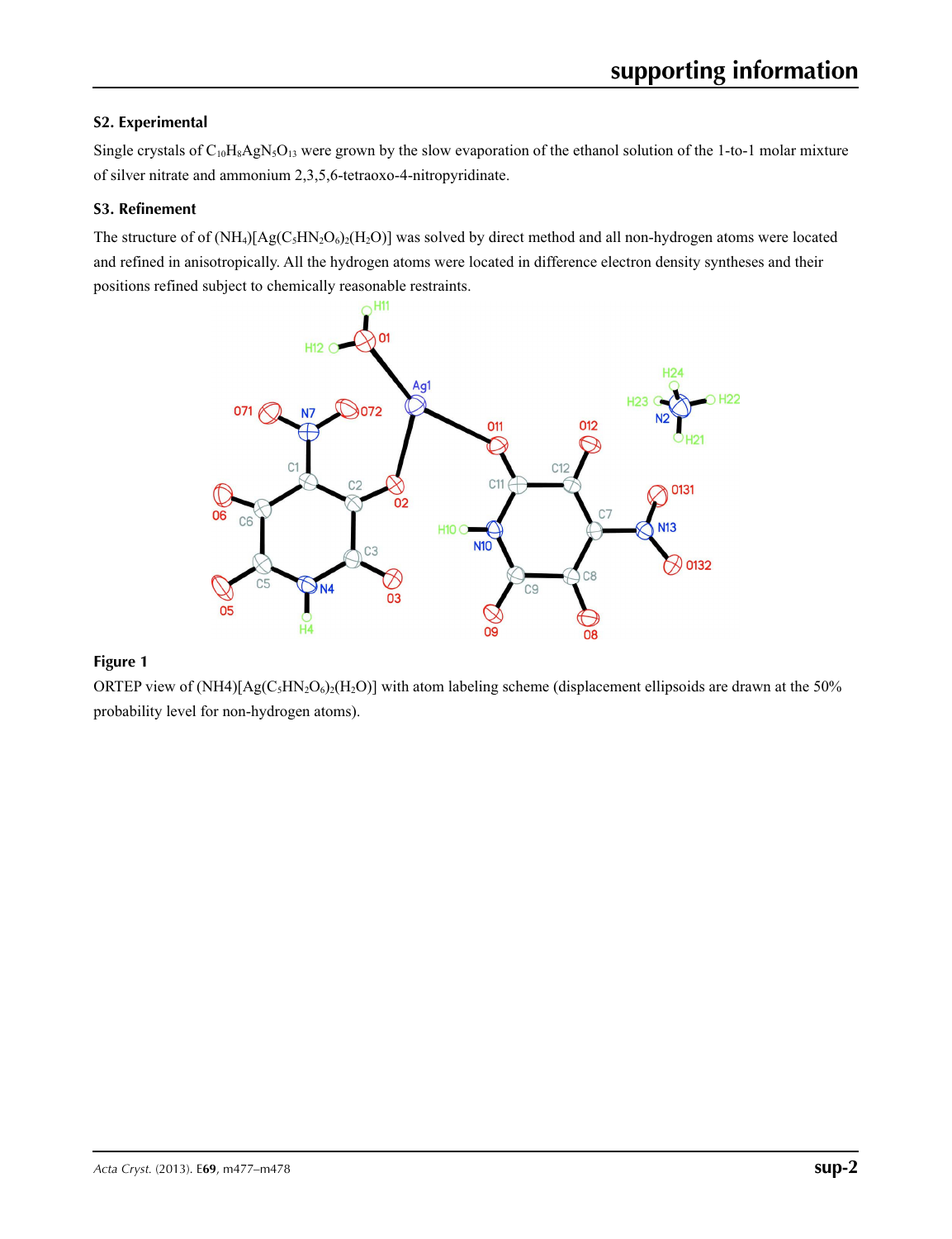

# **Figure 2**

Structure of the coordination sphere of Ag(I).



# **Figure 3**

Molecular packing in the crystal of the complex along the crystallographic axis c.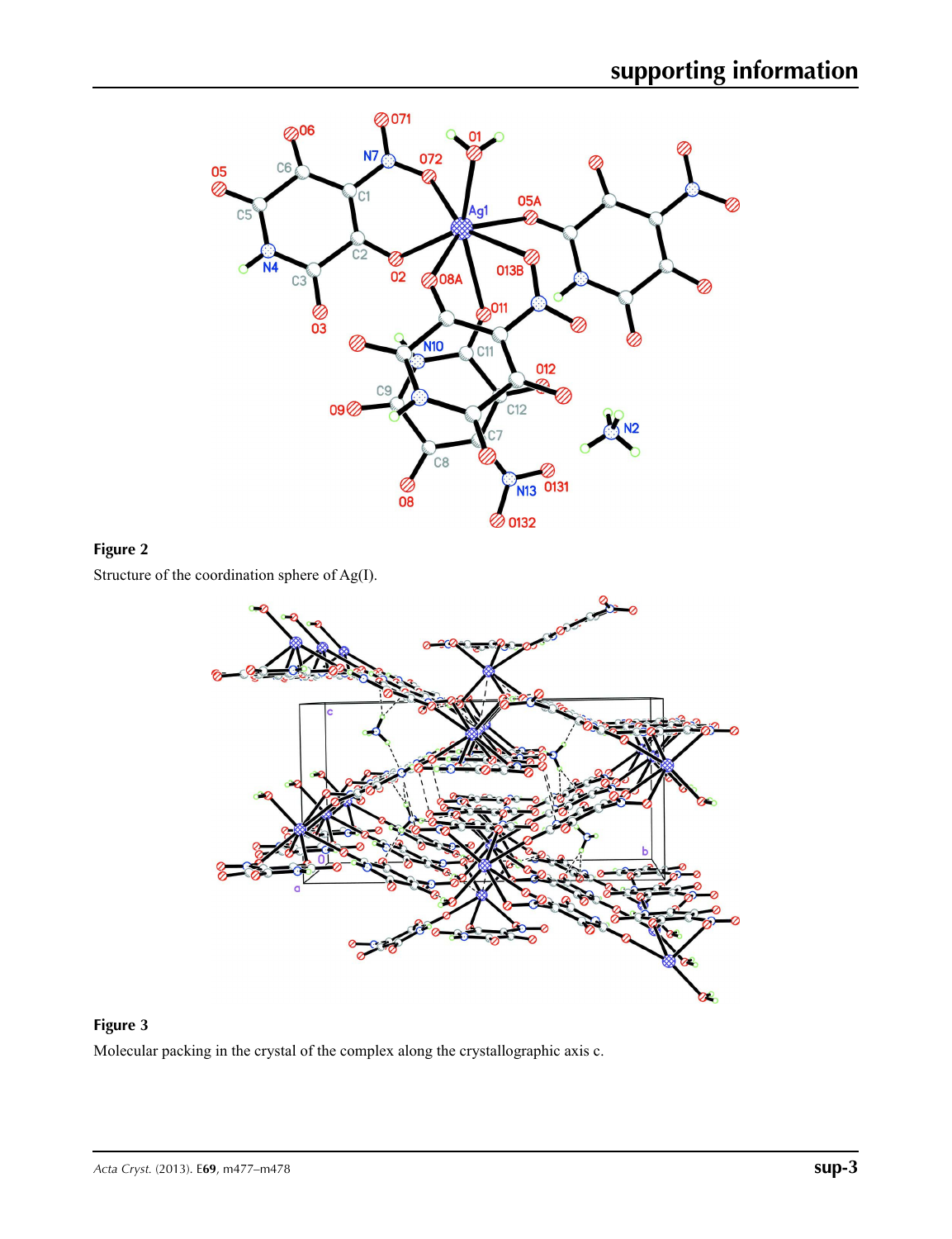#### *catena***-Poly[ammonium [aquabis(***µ***-2,3,5,6-tetraoxo-4-nitropyridin-4-ido)argentate(I)]]**

 $F(000) = 1016$  $D_x = 2.279$  Mg m<sup>-3</sup>

 $\theta$  = 9.3–11.8°  $\mu = 1.44$  mm<sup>-1</sup> *T* = 293 K Plate, dark yellow  $0.35 \times 0.31 \times 0.08$  mm

 $R_{\text{int}} = 0.014$ 

 $h = 0 \rightarrow 10$  $k = 0 \rightarrow 22$  $l = -11 \rightarrow 11$ 

Mo *Kα* radiation, *λ* = 0.71073 Å Cell parameters from 25 reflections

2768 independent reflections 2094 reflections with  $I > 2\sigma(I)$ 

3 standard reflections every 60 min

 $\theta_{\text{max}} = 25.5^{\circ}, \theta_{\text{min}} = 2.2^{\circ}$ 

intensity decay: none

#### *Crystal data*

 $(NH_4)[Ag(C_5HN_2O_6)_2(H_2O)]$  $M_r = 514.08$ Monoclinic, *P*21/*c* Hall symbol: -P 2ybc  $a = 8.784(2)$  Å  $b = 18.551(4)$  Å  $c = 9.195$  (2) Å  $\beta$  = 90.70 (3)<sup>o</sup>  $V = 1498.2$  (5)  $\AA$ <sup>3</sup>  $Z = 4$ 

#### *Data collection*

Enraf Nonius CAD-4 diffractometer Radiation source: fine-focus sealed tube *β*-filter monochromator *ω*/2*θ* scans Absorption correction: part of the refinement model  $(\Delta F)$ Walker & Stuart (1983)  $T_{\text{min}} = 0.406, T_{\text{max}} = 0.798$ 2952 measured reflections

#### *Refinement*

Refinement on *F*<sup>2</sup> Least-squares matrix: full  $R[F^2 > 2\sigma(F^2)] = 0.021$  $wR(F^2) = 0.066$  $S = 1.09$ 2768 reflections 283 parameters 11 restraints Primary atom site location: structure-invariant direct methods Secondary atom site location: difference Fourier map Hydrogen site location: difference Fourier map H atoms treated by a mixture of independent and constrained refinement  $w = 1/[\sigma^2 (F_o^2) + (0.0451P)^2 + 0.0506P]$ where  $P = (F_o^2 + 2F_c^2)/3$  $(\Delta/\sigma)_{\text{max}} = 0.001$  $Δρ_{max} = 0.42$  e Å<sup>-3</sup>  $\Delta\rho_{\text{min}} = -0.58$  e Å<sup>-3</sup>

#### *Special details*

**Geometry**. All e.s.d.'s (except the e.s.d. in the dihedral angle between two l.s. planes) are estimated using the full covariance matrix. The cell e.s.d.'s are taken into account individually in the estimation of e.s.d.'s in distances, angles and torsion angles; correlations between e.s.d.'s in cell parameters are only used when they are defined by crystal symmetry. An approximate (isotropic) treatment of cell e.s.d.'s is used for estimating e.s.d.'s involving l.s. planes.

**Refinement**. Refinement of  $F^2$  against ALL reflections. The weighted *R*-factor  $wR$  and goodness of fit *S* are based on  $F^2$ , conventional *R*-factors *R* are based on *F*, with *F* set to zero for negative  $F^2$ . The threshold expression of  $F^2 > \sigma(F^2)$  is used only for calculating *R*-factors(gt) *etc*. and is not relevant to the choice of reflections for refinement. *R*-factors based on *F*<sup>2</sup> are statistically about twice as large as those based on *F*, and *R*- factors based on ALL data will be even larger.

*Fractional atomic coordinates and isotropic or equivalent isotropic displacement parameters (Å<sup>2</sup>)* 

|                |             |              |              | $U_{\rm iso}*/U_{\rm eq}$ |  |
|----------------|-------------|--------------|--------------|---------------------------|--|
| Ag1            | 0.68914(2)  | 0.518350(10) | 0.16959(2)   | 0.03092(9)                |  |
| O <sub>1</sub> | 0.6981(2)   | 0.43383(10)  | $-0.0151(2)$ | 0.0367(4)                 |  |
| O <sub>2</sub> | 0.49428(18) | 0.55092(10)  | 0.3355(2)    | 0.0337(4)                 |  |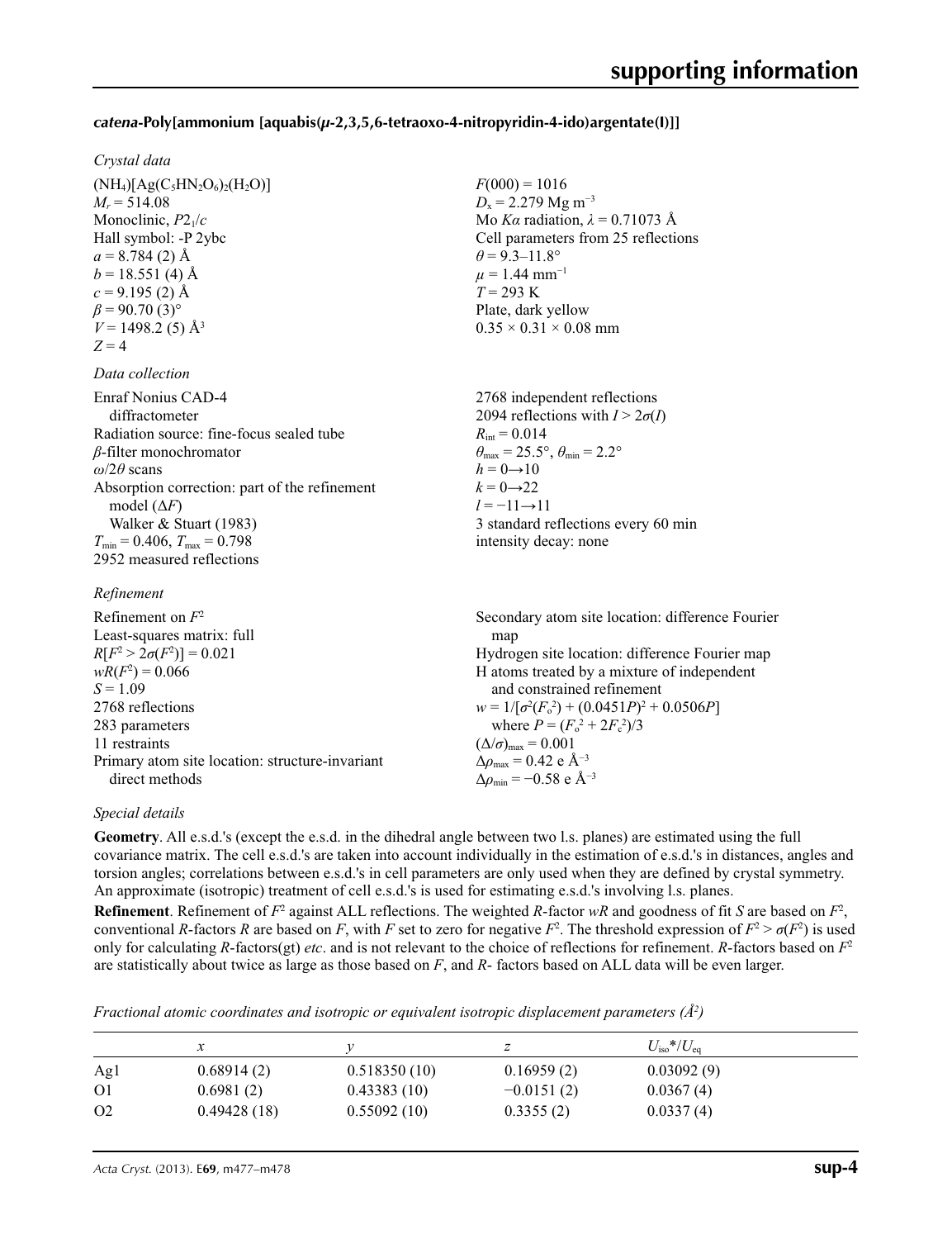| O <sub>3</sub>  | 0.2721(2)    | 0.64390(10) | 0.3252(3)   | 0.0437(5)    |
|-----------------|--------------|-------------|-------------|--------------|
| O <sub>5</sub>  | $-0.0852(2)$ | 0.46912(11) | 0.3204(2)   | 0.0430(5)    |
| O <sub>6</sub>  | 0.1206(2)    | 0.36677(10) | 0.3468(2)   | 0.0380(4)    |
| O71             | 0.4081(2)    | 0.33294(10) | 0.3308(2)   | 0.0374(4)    |
| O72             | 0.5781(2)    | 0.41601(11) | 0.3380(3)   | 0.0434(5)    |
| O <sub>8</sub>  | 0.59699(19)  | 0.87943(10) | 0.5161(2)   | 0.0346(4)    |
| O <sub>9</sub>  | 0.40503(19)  | 0.77524(10) | 0.4454(2)   | 0.0371(4)    |
| O11             | 0.7861(2)    | 0.62851(10) | 0.3053(2)   | 0.0335(4)    |
| O <sub>12</sub> | 0.99467(19)  | 0.72206(10) | 0.3830(2)   | 0.0361(4)    |
| O131            | 1.0495(2)    | 0.83839(10) | 0.5427(3)   | 0.0440(5)    |
| O132            | 0.8913(2)    | 0.92310(9)  | 0.4915(2)   | 0.0337(4)    |
| N <sub>2</sub>  | 1.1853(2)    | 0.79954(14) | 0.1619(3)   | 0.0356(5)    |
| N <sub>4</sub>  | 0.0902(2)    | 0.55773(12) | 0.3224(2)   | 0.0277(4)    |
| H <sub>4</sub>  | 0.0200       | 0.5900      | 0.3174      | $0.033*$     |
| N7              | 0.4426(2)    | 0.39746(11) | 0.3354(2)   | 0.0255(4)    |
| N10             | 0.5921(2)    | 0.70207(10) | 0.3659(2)   | 0.0234(4)    |
| H10             | 0.5263       | 0.6718      | 0.3324      | $0.028*$     |
| N13             | 0.9224(2)    | 0.85893(11) | 0.5015(2)   | 0.0250(4)    |
| C <sub>1</sub>  | 0.3262(2)    | 0.45034(14) | 0.3364(2)   | 0.0232(5)    |
| C2              | 0.3668(3)    | 0.52426(12) | 0.3337(2)   | 0.0230(4)    |
| C <sub>3</sub>  | 0.2389(3)    | 0.58051(13) | 0.3276(3)   | 0.0267(5)    |
| C <sub>5</sub>  | 0.0468(3)    | 0.48715(13) | 0.3246(3)   | 0.0264(5)    |
| C6              | 0.1700(3)    | 0.42790(13) | 0.3368(2)   | 0.0243(5)    |
| C7              | 0.8114(2)    | 0.80583(12) | 0.4653(2)   | 0.0219(4)    |
| C8              | 0.6544(2)    | 0.82305(12) | 0.4741(2)   | 0.0212(4)    |
| C9              | 0.5389(3)    | 0.76440(13) | 0.4277(2)   | 0.0236(5)    |
| C11             | 0.7427(3)    | 0.68490(12) | 0.3543(2)   | 0.0222(4)    |
| C12             | 0.8630(3)    | 0.74009(12) | 0.4048(2)   | 0.0222(4)    |
| H11             | 0.768(3)     | 0.4067(17)  | $-0.019(5)$ | $0.074(6)*$  |
| H12             | 0.624(3)     | 0.4089(17)  | $-0.015(5)$ | $0.074(6)*$  |
| H21             | 1.109(3)     | 0.8260(14)  | 0.166(4)    | $0.074(6)$ * |
| H22             | 1.263(3)     | 0.8246(14)  | 0.176(4)    | $0.074(6)*$  |
| H23             | 1.182(4)     | 0.7675(14)  | 0.225(3)    | $0.074(6)$ * |
| H <sub>24</sub> | 1.190(4)     | 0.7813(16)  | 0.080(2)    | $0.074(6)*$  |
|                 |              |             |             |              |

|  |  | Atomic displacement parameters $(\AA^2)$ |  |  |
|--|--|------------------------------------------|--|--|
|--|--|------------------------------------------|--|--|

|                | $U^{11}$    | $L^{22}$    | $U^{33}$    | $U^{12}$      | $U^{13}$     | $U^{23}$      |
|----------------|-------------|-------------|-------------|---------------|--------------|---------------|
| Ag1            | 0.03248(13) | 0.03008(13) | 0.03023(13) | $-0.00021(7)$ | 0.00124(8)   | $-0.00114(8)$ |
| 01             | 0.0281(9)   | 0.0371(10)  | 0.0449(11)  | $-0.0023(8)$  | 0.0016(8)    | $-0.0077(8)$  |
| O <sub>2</sub> | 0.0202(8)   | 0.0337(9)   | 0.0471(11)  | $-0.0027(7)$  | 0.0010(7)    | $-0.0058(8)$  |
| O <sub>3</sub> | 0.0299(9)   | 0.0264(9)   | 0.0747(15)  | 0.0000(8)     | $-0.0052(9)$ | $-0.0102(9)$  |
| O <sub>5</sub> | 0.0197(9)   | 0.0485(11)  | 0.0607(13)  | $-0.0068(8)$  | $-0.0051(8)$ | 0.0142(10)    |
| O <sub>6</sub> | 0.0330(9)   | 0.0325(10)  | 0.0485(11)  | $-0.0067(7)$  | $-0.0014(8)$ | 0.0053(8)     |
| O71            | 0.0462(11)  | 0.0284(9)   | 0.0374(10)  | 0.0044(8)     | $-0.0032(8)$ | 0.0019(8)     |
| O72            | 0.0233(9)   | 0.0408(10)  | 0.0662(14)  | 0.0076(8)     | 0.0017(9)    | 0.0079(10)    |
| O8             | 0.0241(8)   | 0.0340(9)   | 0.0455(11)  | 0.0061(7)     | $-0.0065(8)$ | $-0.0150(8)$  |
| O <sub>9</sub> | 0.0189(9)   | 0.0374(10)  | 0.0551(12)  | $-0.0008(7)$  | 0.0040(8)    | $-0.0096(9)$  |
|                |             |             |             |               |              |               |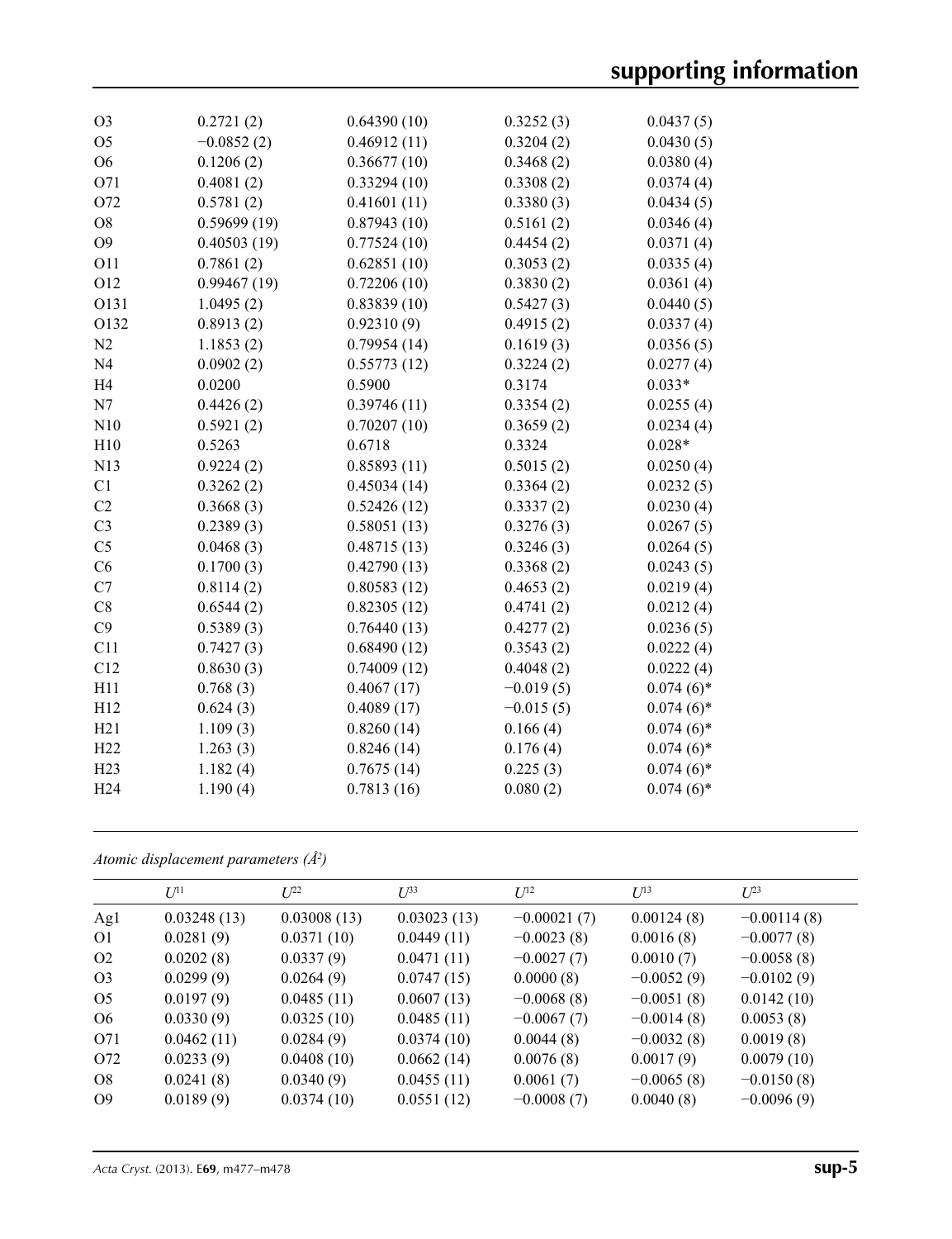# **supporting information**

| O11             | 0.0280(9)  | 0.0327(10) | 0.0398(10) | 0.0029(7)     | $-0.0013(7)$ | $-0.0140(8)$  |
|-----------------|------------|------------|------------|---------------|--------------|---------------|
| O <sub>12</sub> | 0.0204(9)  | 0.0394(10) | 0.0484(11) | 0.0035(7)     | 0.0034(8)    | $-0.0105(8)$  |
| O131            | 0.0251(9)  | 0.0359(10) | 0.0707(14) | $-0.0020(8)$  | $-0.0166(9)$ | $-0.0045(9)$  |
| O132            | 0.0338(9)  | 0.0223(9)  | 0.0451(11) | $-0.0026(7)$  | 0.0010(8)    | $-0.0044(7)$  |
| N <sub>2</sub>  | 0.0285(11) | 0.0406(13) | 0.0376(13) | $-0.0039(9)$  | $-0.0015(9)$ | $-0.0011(10)$ |
| N4              | 0.0200(9)  | 0.0316(10) | 0.0313(11) | 0.0040(8)     | $-0.0017(8)$ | 0.0003(9)     |
| N7              | 0.0291(10) | 0.0305(11) | 0.0168(9)  | 0.0042(8)     | $-0.0014(7)$ | 0.0022(8)     |
| N10             | 0.0193(9)  | 0.0257(10) | 0.0253(10) | $-0.0024(7)$  | $-0.0025(7)$ | $-0.0033(8)$  |
| N <sub>13</sub> | 0.0232(9)  | 0.0284(10) | 0.0234(10) | $-0.0014(8)$  | $-0.0005(7)$ | $-0.0030(8)$  |
| C1              | 0.0214(11) | 0.0304(12) | 0.0178(11) | 0.0023(9)     | $-0.0015(8)$ | $-0.0002(9)$  |
| C <sub>2</sub>  | 0.0195(10) | 0.0311(12) | 0.0183(10) | $-0.0002(9)$  | 0.0004(8)    | $-0.0034(9)$  |
| C <sub>3</sub>  | 0.0244(11) | 0.0291(13) | 0.0266(12) | $-0.0007(10)$ | $-0.0020(9)$ | $-0.0059(9)$  |
| C <sub>5</sub>  | 0.0234(11) | 0.0356(13) | 0.0202(11) | $-0.0018(10)$ | $-0.0018(8)$ | 0.0029(10)    |
| C <sub>6</sub>  | 0.0245(11) | 0.0300(12) | 0.0184(11) | $-0.0022(9)$  | $-0.0013(9)$ | 0.0011(9)     |
| C7              | 0.0211(11) | 0.0239(10) | 0.0204(11) | $-0.0023(9)$  | $-0.0028(8)$ | 0.0001(9)     |
| C8              | 0.0197(10) | 0.0250(11) | 0.0187(10) | 0.0006(8)     | $-0.0022(8)$ | $-0.0022(9)$  |
| C9              | 0.0221(11) | 0.0269(11) | 0.0218(11) | $-0.0003(9)$  | $-0.0013(9)$ | $-0.0024(9)$  |
| C11             | 0.0250(11) | 0.0257(11) | 0.0157(10) | 0.0020(9)     | $-0.0015(8)$ | $-0.0002(9)$  |
| C12             | 0.0202(11) | 0.0257(11) | 0.0207(10) | 0.0020(9)     | 0.0001(8)    | 0.0005(9)     |
|                 |            |            |            |               |              |               |

# *Geometric parameters (Å, º)*

| $Ag1 - O1$                | 2.3133(19) | $O132 - N13$                         | 1.225(3)  |
|---------------------------|------------|--------------------------------------|-----------|
| $Ag1 - O2$                | 2.3848(19) | O132- $\overline{Ag1}$ <sup>iv</sup> | 2.661(2)  |
| $Ag1 - O8$ <sup>i</sup>   | 2.4931(18) | $N2-H21$                             | 0.832(19) |
| $Ag1 - O11$               | 2.5361(18) | $N2 - H22$                           | 0.83(2)   |
| $Ag1 - O5$ <sup>ii</sup>  | 2.573(2)   | $N2-H23$                             | 0.830(19) |
| $Ag1 - O72$               | 2.644(2)   | $N2-H24$                             | 0.827(19) |
| Ag1- $O132^i$             | 2.661(2)   | $N4 - C5$                            | 1.364(3)  |
| $O1 - H11$                | 0.80(3)    | $N4-C3$                              | 1.373(3)  |
| $O1 - H12$                | 0.80(3)    | $N4 - H4$                            | 0.8600    |
| $O2 - C2$                 | 1.224(3)   | $N7 - C1$                            | 1.417(3)  |
| $O3-C3$                   | 1.212(3)   | $N10 - C11$                          | 1.366(3)  |
| $O5-C5$                   | 1.206(3)   | $N10-C9$                             | 1.373(3)  |
| $O5 - Ag1$ <sup>iii</sup> | 2.573(2)   | $N10-H10$                            | 0.8600    |
| $O6 - C6$                 | 1.218(3)   | $N13-C7$                             | 1.423(3)  |
| $O71 - N7$                | 1.235(3)   | $C1-C2$                              | 1.417(3)  |
| $O72 - N7$                | 1.239(3)   | $C1-C6$                              | 1.434(3)  |
| $O8-C8$                   | 1.225(3)   | $C2-C3$                              | 1.534(3)  |
| $O8 - Ag1iv$              | 2.4931(18) | $C5-C6$                              | 1.546(3)  |
| $O9-C9$                   | 1.206(3)   | $C7 - C12$                           | 1.417(3)  |
| $O11 - C11$               | 1.203(3)   | $C7-C8$                              | 1.419(3)  |
| $O12 - C12$               | 1.223(3)   | $C8-C9$                              | 1.544(3)  |
| $O131 - N13$              | 1.235(3)   | $C11 - C12$                          | 1.539(3)  |
|                           |            |                                      |           |
| $O1 - Ag1 - O2$           | 132.26(6)  | $C5 - N4 - H4$                       | 117.9     |
| $O1 - Ag1 - O2$           | 132.26(6)  | $C3-M4-H4$                           | 117.9     |
| $O2 - Ag1 - O2$           | 0.00(5)    | $O71 - N7 - O72$                     | 120.3(2)  |
|                           |            |                                      |           |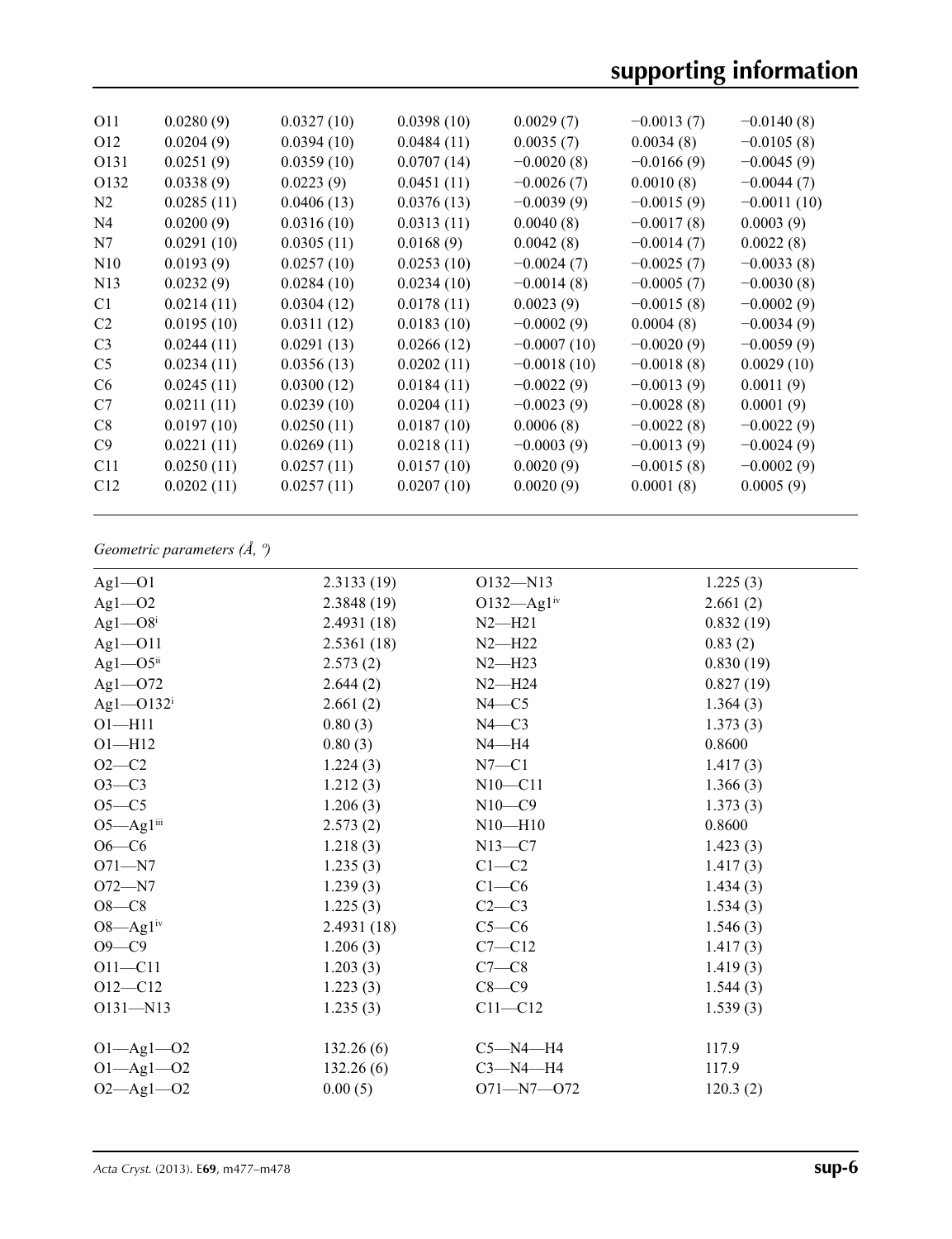| $O1 - Ag1 - O8i$                                | 96.52(7)   | $O71 - N7 - C1$   | 119.6(2)    |
|-------------------------------------------------|------------|-------------------|-------------|
| $O2 - Ag1 - O8$ <sup>i</sup>                    | 86.50(7)   | $O72 - N7 - C1$   | 120.0(2)    |
| $O2 - Ag1 - O8$ <sup>i</sup>                    | 86.50(7)   | $C11 - N10 - C9$  | 124.3(2)    |
| $O1 - Ag1 - O11$                                | 153.27(7)  | $C11 - N10 - H10$ | 117.8       |
| $O2 - Ag1 - O11$                                | 73.76 (6)  | $C9 - N10 - H10$  | 117.8       |
| $O2 - Ag1 - O11$                                | 73.76(6)   | 0132-N13-0131     | 121.6(2)    |
| $O8^i$ -Agl--O11                                | 76.73(7)   | O132-N13-C7       | 120.24(19)  |
| $O1 - Ag1 - O5$ <sup>ii</sup>                   | 97.02(7)   | $O131 - N13 - C7$ | 118.21(19)  |
| $O2 - Ag1 - O5$ ii                              | 107.42(7)  | $N7-C1-C2$        | 119.23(19)  |
| $O2 - Ag1 - O5$ <sup>ii</sup>                   | 107.42(7)  | $N7-C1-C6$        | 119.3(2)    |
| $O8^i$ -Ag1- $O5^{ii}$                          | 144.87(6)  | $C2-C1-C6$        | 121.5(2)    |
| $O11 - Ag1 - O5$ <sup>ii</sup>                  | 76.64(7)   | $O2 - C2 - O2$    | 0.00(16)    |
| $O1 - Ag1 - O72$                                | 87.67(7)   | $O2-C2-C1$        | 128.4(2)    |
| $O2 - Ag1 - O72$                                | 62.25(7)   | $O2-C2-C1$        | 128.4(2)    |
| $O2 - Ag1 - O72$                                | 62.25(7)   | $O2-C2-C3$        | 113.3(2)    |
| $O8^i$ -Ag1- $O72$                              | 139.31(6)  | $O2-C2-C3$        | 113.3(2)    |
| $O11 - Ag1 - O72$                               | 114.48(7)  | $C1-C2-C3$        | 118.3(2)    |
| $O5^{ii}$ $\rightarrow$ Ag1 $\rightarrow$ $O72$ | 73.55(6)   | $O3 - C3 - O3$    | 0.0(2)      |
| $O1 - Ag1 - O132$ <sup>i</sup>                  | 78.24 (6)  | $O3 - C3 - N4$    | 121.8(2)    |
| $O2 - Ag1 - O132$ <sup>i</sup>                  | 141.23(6)  | $O3 - C3 - N4$    | 121.8(2)    |
| $O2 - Ag1 - O132$ <sup>i</sup>                  | 141.23(6)  | $O3-C3-C2$        | 119.0(2)    |
| $O8^i$ -Ag1- $O132^i$                           | 63.63(6)   | $O3-C3-C2$        | 119.0(2)    |
| $O11 - Ag1 - O132$ <sup>i</sup>                 | 75.60(6)   | $N4-C3-C2$        | 119.2(2)    |
| $O5^{ii}$ —Ag1—O132 <sup>i</sup>                | 87.76 (6)  | $O5 - C5 - N4$    | 122.3(2)    |
| O72-Ag1-O132 <sup>i</sup>                       | 155.09(5)  | $O5-C5-C6$        | 118.5(2)    |
| $Ag1 - O1 - H11$                                | 120(3)     | $N4-C5-C6$        | 119.2(2)    |
| Ag1-01-H12                                      | 111(3)     | $O6 - CO - Cl$    | 127.8(2)    |
| $H11 - O1 - H12$                                | 105.3(9)   | $O6-C6-C5$        | 114.7(2)    |
| $O2 - O2 - C2$                                  | 0(10)      | $C1-C6-C5$        | 117.6(2)    |
| $O2 - O2 - Ag1$                                 | 0(6)       | $C12-C7-C8$       | 122.1(2)    |
| $C2 - 02 - Ag1$                                 | 123.54(16) | $C12-C7-N13$      | 117.8(2)    |
| $O3 - O3 - C3$                                  | 0(10)      | $C8 - C7 - N13$   | 119.65(19)  |
| $C5 - O5 - Ag1$ iii                             | 130.73(17) | $O8-C8-C7$        | 127.9(2)    |
| $N7 - 072 - Ag1$                                | 123.30(16) | $O8 - C8 - C9$    | 114.66 (19) |
| $C8 - O8 - Ag1iv$                               | 134.07(15) | $C7 - C8 - C9$    | 117.45(19)  |
| $C11 - O11 - Ag1$                               | 141.17(16) | $O9 - C9 - N10$   | 122.3(2)    |
| $N13 - 0132 - Ag1iv$                            | 120.06(15) | $O9 - C9 - C8$    | 118.9(2)    |
| $H21 - N2 - H22$                                | 108.8(9)   | $N10 - C9 - C8$   | 118.83 (19) |
| $H21 - N2 - H23$                                | 111(3)     | $O11 - C11 - N10$ | 122.9(2)    |
| $H22 - N2 - H23$                                | 109.0(9)   | $O11 - C11 - C12$ | 118.2(2)    |
| $H21 - N2 - H24$                                | 109.7(9)   | $N10-C11-C12$     | 118.9(2)    |
| H22-N2-H24                                      | 108(3)     | $O12-C12-C7$      | 127.4(2)    |
| $H23 - N2 - H24$                                | 110.0(9)   | $O12 - C12 - C11$ | 114.6(2)    |
| $C5 - N4 - C3$                                  | 124.1(2)   | $C7 - C12 - C11$  | 118.00(19)  |

Symmetry codes: (i) *x*, −*y*+3/2, *z*−1/2; (ii) *x*+1, *y*, *z*; (iii) *x*−1, *y*, *z*; (iv) *x*, −*y*+3/2, *z*+1/2.